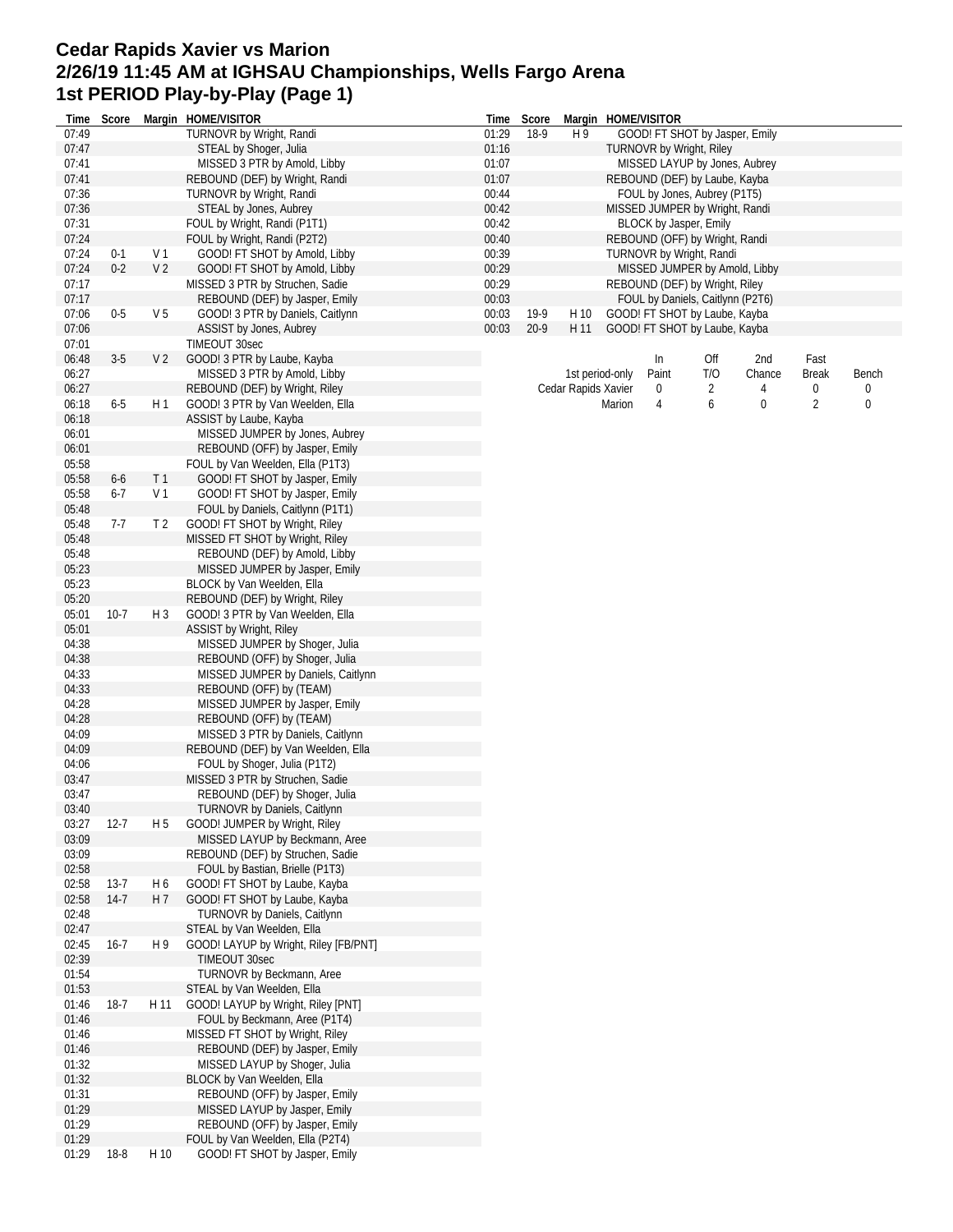## **Cedar Rapids Xavier vs Marion 2/26/19 11:45 AM at IGHSAU Championships, Wells Fargo Arena 2nd PERIOD Play-by-Play (Page 1)**

| Time           | Score     |      | Margin HOME/VISITOR                                                  | Time Score | Margin HOME/VISITOR |       |                |        |              |       |
|----------------|-----------|------|----------------------------------------------------------------------|------------|---------------------|-------|----------------|--------|--------------|-------|
| 07:49          |           |      | TURNOVR by Amold, Libby                                              |            |                     |       |                |        |              |       |
| 07:48          |           |      | STEAL by Wright, Randi                                               |            |                     | In    | Off            | 2nd    | Fast         |       |
| 07:39          |           |      | MISSED LAYUP by Wright, Randi                                        |            | 2nd period-only     | Paint | T/O            | Chance | <b>Break</b> | Bench |
| 07:39          |           |      | REBOUND (DEF) by Jasper, Emily                                       |            | Cedar Rapids Xavier | 8     | 0              | 3      | 0            | 3     |
| 07:26          | 20-11     | H 9  | GOOD! LAYUP by Jasper, Emily [PNT]                                   |            | Marion              | 8     | $\overline{2}$ | 3      | $\mathbf 0$  | 0     |
| 07:09          | $22 - 11$ | H 11 | GOOD! LAYUP by Wright, Riley [PNT]                                   |            |                     |       |                |        |              |       |
| 06:52          | $22 - 13$ | H 9  | GOOD! LAYUP by Daniels, Caitlynn [PNT]                               |            |                     |       |                |        |              |       |
| 06:36          |           |      | MISSED 3 PTR by Struchen, Sadie                                      |            |                     |       |                |        |              |       |
| 06:36<br>06:24 |           |      | REBOUND (DEF) by Jasper, Emily<br>MISSED JUMPER by Daniels, Caitlynn |            |                     |       |                |        |              |       |
| 06:24          |           |      | REBOUND (OFF) by Amold, Libby                                        |            |                     |       |                |        |              |       |
| 06:21          |           |      | MISSED JUMPER by Amold, Libby                                        |            |                     |       |                |        |              |       |
| 06:21          |           |      | REBOUND (DEF) by Wright, Riley                                       |            |                     |       |                |        |              |       |
| 06:05          |           |      | MISSED LAYUP by Wright, Randi                                        |            |                     |       |                |        |              |       |
| 06:05          |           |      | REBOUND (DEF) by Jasper, Emily                                       |            |                     |       |                |        |              |       |
| 05:52          |           |      | MISSED LAYUP by Shoger, Julia                                        |            |                     |       |                |        |              |       |
| 05:52          |           |      | REBOUND (DEF) by Struchen, Sadie                                     |            |                     |       |                |        |              |       |
| 05:40          |           |      | MISSED 3 PTR by Laube, Kayba                                         |            |                     |       |                |        |              |       |
| 05:40          |           |      | REBOUND (DEF) by Daniels, Caitlynn                                   |            |                     |       |                |        |              |       |
| 05:32          |           |      | TURNOVR by Daniels, Caitlynn                                         |            |                     |       |                |        |              |       |
| 05:16          | 24-13     | H 11 | GOOD! LAYUP by Wright, Riley [PNT]                                   |            |                     |       |                |        |              |       |
| 05:02          |           |      | MISSED LAYUP by Beckmann, Aree                                       |            |                     |       |                |        |              |       |
| 05:02          |           |      | REBOUND (DEF) by Laube, Kayba                                        |            |                     |       |                |        |              |       |
| 04:53          | $27-13$   | H 14 | GOOD! 3 PTR by Laube, Kayba                                          |            |                     |       |                |        |              |       |
| 04:41          |           |      | MISSED JUMPER by Daniels, Caitlynn                                   |            |                     |       |                |        |              |       |
| 04:41<br>04:33 | $27-16$   | H 11 | REBOUND (OFF) by Daniels, Caitlynn<br>GOOD! 3 PTR by Beckmann, Aree  |            |                     |       |                |        |              |       |
| 04:33          |           |      | ASSIST by Amold, Libby                                               |            |                     |       |                |        |              |       |
| 04:17          |           |      | MISSED 3 PTR by Van Weelden, Ella                                    |            |                     |       |                |        |              |       |
| 04:17          |           |      | REBOUND (OFF) by Wright, Riley                                       |            |                     |       |                |        |              |       |
| 04:11          | 29-16     | H 13 | GOOD! LAYUP by Wright, Riley [PNT]                                   |            |                     |       |                |        |              |       |
| 04:11          |           |      | FOUL by Amold, Libby (P1T7)                                          |            |                     |       |                |        |              |       |
| 04:11          | $30-16$   | H 14 | GOOD! FT SHOT by Wright, Riley                                       |            |                     |       |                |        |              |       |
| 04:04          | $30 - 18$ | H 12 | GOOD! LAYUP by Amold, Libby [PNT]                                    |            |                     |       |                |        |              |       |
| 04:04          |           |      | ASSIST by Daniels, Caitlynn                                          |            |                     |       |                |        |              |       |
| 03:29          | 32-18     | H 14 | GOOD! LAYUP by Van Weelden, Ella [PNT]                               |            |                     |       |                |        |              |       |
| 03:29          |           |      | ASSIST by Laube, Kayba                                               |            |                     |       |                |        |              |       |
| 03:17          |           |      | MISSED LAYUP by Daniels, Caitlynn                                    |            |                     |       |                |        |              |       |
| 03:17          |           |      | BLOCK by Van Weelden, Ella                                           |            |                     |       |                |        |              |       |
| 03:16          |           |      | REBOUND (OFF) by Jasper, Emily                                       |            |                     |       |                |        |              |       |
| 03:13          |           |      | MISSED JUMPER by Beckmann, Aree                                      |            |                     |       |                |        |              |       |
| 03:10<br>02:56 |           |      | REBOUND (DEF) by Wright, Riley<br>TURNOVR by Wright, Riley           |            |                     |       |                |        |              |       |
| 02:46          |           |      | MISSED LAYUP by Amold, Libby                                         |            |                     |       |                |        |              |       |
| 02:45          |           |      | REBOUND (OFF) by Amold, Libby                                        |            |                     |       |                |        |              |       |
| 02:29          |           |      | <b>TURNOVR by Daniels, Caitlynn</b>                                  |            |                     |       |                |        |              |       |
| 02:17          |           |      | MISSED LAYUP by Wright, Riley                                        |            |                     |       |                |        |              |       |
| 02:17          |           |      | REBOUND (DEF) by Shoger, Julia                                       |            |                     |       |                |        |              |       |
| 02:10          | 32-20     | H 12 | GOOD! LAYUP by Jones, Aubrey [PNT]                                   |            |                     |       |                |        |              |       |
| 01:44          |           |      | MISSED 3 PTR by Laube, Kayba                                         |            |                     |       |                |        |              |       |
| 01:44          |           |      | REBOUND (DEF) by Amold, Libby                                        |            |                     |       |                |        |              |       |
| 01:27          |           |      | MISSED JUMPER by Jones, Aubrey                                       |            |                     |       |                |        |              |       |
| 01:23          |           |      | REBOUND (OFF) by Shoger, Julia                                       |            |                     |       |                |        |              |       |
| 01:20          |           |      | MISSED LAYUP by Shoger, Julia                                        |            |                     |       |                |        |              |       |
| 01:20          |           |      | REBOUND (OFF) by Shoger, Julia                                       |            |                     |       |                |        |              |       |
| 01:17          |           |      | FOUL by Van Weelden, Ella (P3T5)                                     |            |                     |       |                |        |              |       |
| 01:02          |           |      | MISSED 3 PTR by Amold, Libby                                         |            |                     |       |                |        |              |       |
| 01:02          |           |      | REBOUND (DEF) by Wright, Randi                                       |            |                     |       |                |        |              |       |
| 00:48          |           |      | TURNOVR by Wright, Randi                                             |            |                     |       |                |        |              |       |
| 00:39          |           |      | MISSED LAYUP by Jasper, Emily                                        |            |                     |       |                |        |              |       |
| 00:39<br>00:04 |           |      | REBOUND (DEF) by Wright, Randi<br>FOUL by Amold, Libby (P2T8)        |            |                     |       |                |        |              |       |
| 00:04          | 33-20     | H 13 | GOOD! FT SHOT by Laube, Kayba                                        |            |                     |       |                |        |              |       |
| 00:04          | 34-20     | H 14 | GOOD! FT SHOT by Laube, Kayba                                        |            |                     |       |                |        |              |       |
| 00:01          |           |      | TURNOVR by Jones, Aubrey                                             |            |                     |       |                |        |              |       |
| 00:01          |           |      | <b>STEAL by Wright, Riley</b>                                        |            |                     |       |                |        |              |       |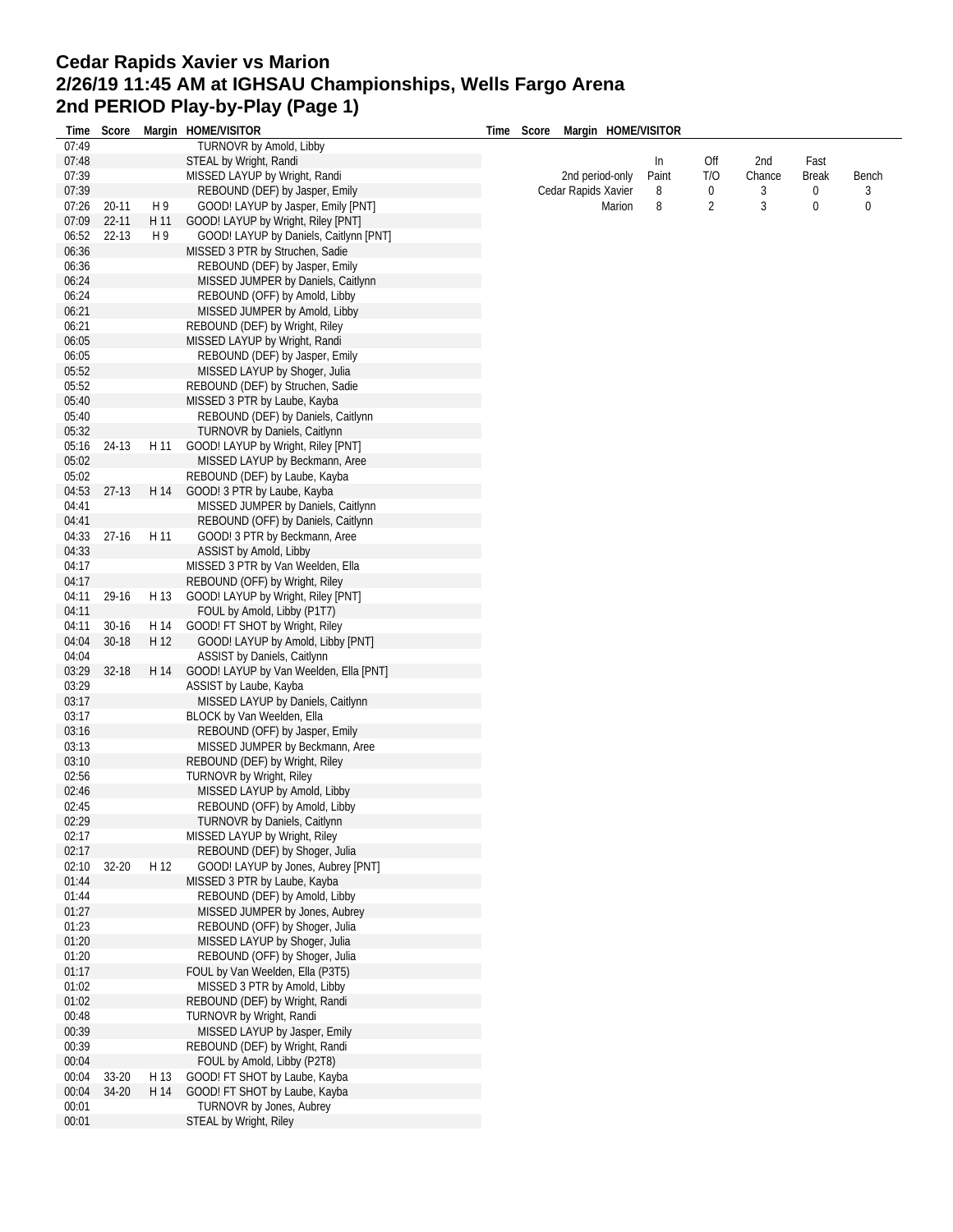## **Cedar Rapids Xavier vs Marion 2/26/19 11:45 AM at IGHSAU Championships, Wells Fargo Arena 3rd PERIOD Play-by-Play (Page 1)**

|                | Time Score |      | Margin HOME/VISITOR                                                      |                | Time Score |                     |                 | Margin HOME/VISITOR |                                |                                 |              |       |
|----------------|------------|------|--------------------------------------------------------------------------|----------------|------------|---------------------|-----------------|---------------------|--------------------------------|---------------------------------|--------------|-------|
| 07:47          |            |      | MISSED 3 PTR by Laube, Kayba                                             | 00:26          |            |                     |                 |                     | FOUL by Jones, Aubrey (P2T4)   |                                 |              |       |
| 07:47          |            |      | REBOUND (DEF) by Daniels, Caitlynn                                       | 00:26          | 45-24      | H 21                |                 |                     | GOOD! FT SHOT by Wright, Randi |                                 |              |       |
| 07:23          |            |      | MISSED 3 PTR by Daniels, Caitlynn                                        | 00:06          |            |                     |                 |                     | MISSED LAYUP by Jones, Aubrey  |                                 |              |       |
| 07:23          |            |      | REBOUND (OFF) by Daniels, Caitlynn                                       | 00:06          |            |                     |                 |                     | REBOUND (OFF) by Jones, Aubrey |                                 |              |       |
| 07:11<br>07:11 |            |      | FOUL by Van Weelden, Leah (P1T1)<br>MISSED FT SHOT by Jones, Aubrey      | 00:01<br>00:00 |            |                     |                 |                     |                                | MISSED JUMPER by Beckmann, Aree |              |       |
| 07:11          |            |      | REBOUND (OFF) by (DEADBALL)                                              |                |            |                     |                 |                     | REBOUND (DEF) by (DEADBALL)    |                                 |              |       |
| 07:11          |            |      | MISSED FT SHOT by Jones, Aubrey                                          |                |            |                     |                 | In                  | Off                            | 2nd                             | Fast         |       |
| 07:11          |            |      | REBOUND (OFF) by Shoger, Julia                                           |                |            |                     | 3rd period-only | Paint               | T/O                            | Chance                          | <b>Break</b> | Bench |
| 07:08          |            |      | MISSED LAYUP by Shoger, Julia                                            |                |            | Cedar Rapids Xavier |                 | 0                   | 0                              | 0                               | 0            | 2     |
| 07:07          |            |      | BLOCK by Van Weelden, Ella                                               |                |            |                     | Marion          | 4                   | 6                              | 3                               | 0            | 3     |
| 07:06          |            |      | REBOUND (OFF) by Jones, Aubrey                                           |                |            |                     |                 |                     |                                |                                 |              |       |
| 06:55          |            |      | MISSED JUMPER by Amold, Libby                                            |                |            |                     |                 |                     |                                |                                 |              |       |
| 06:55          |            |      | REBOUND (DEF) by Van Weelden, Ella                                       |                |            |                     |                 |                     |                                |                                 |              |       |
| 06:44          |            |      | MISSED 3 PTR by Van Weelden, Ella                                        |                |            |                     |                 |                     |                                |                                 |              |       |
| 06:44          |            |      | REBOUND (DEF) by Amold, Libby                                            |                |            |                     |                 |                     |                                |                                 |              |       |
| 06:21          |            |      | FOUL by Wright, Randi (P3T2)                                             |                |            |                     |                 |                     |                                |                                 |              |       |
| 06:05          |            |      | TURNOVR by Jasper, Emily                                                 |                |            |                     |                 |                     |                                |                                 |              |       |
| 05:45          | 37-20      | H 17 | GOOD! 3 PTR by Wright, Randi                                             |                |            |                     |                 |                     |                                |                                 |              |       |
| 05:45          |            |      | ASSIST by Van Weelden, Leah                                              |                |            |                     |                 |                     |                                |                                 |              |       |
| 05:20          | $37 - 22$  | H 15 | GOOD! JUMPER by Jasper, Emily                                            |                |            |                     |                 |                     |                                |                                 |              |       |
| 05:20          |            |      | ASSIST by Jones, Aubrey                                                  |                |            |                     |                 |                     |                                |                                 |              |       |
| 05:03          |            |      | MISSED 3 PTR by Van Weelden, Leah                                        |                |            |                     |                 |                     |                                |                                 |              |       |
| 05:03          |            |      | REBOUND (DEF) by Jasper, Emily                                           |                |            |                     |                 |                     |                                |                                 |              |       |
| 04:54          |            |      | MISSED 3 PTR by Daniels, Caitlynn                                        |                |            |                     |                 |                     |                                |                                 |              |       |
| 04:54          |            |      | REBOUND (DEF) by Wright, Randi                                           |                |            |                     |                 |                     |                                |                                 |              |       |
| 04:30          |            |      | FOUL by Daniels, Caitlynn (P3T1)                                         |                |            |                     |                 |                     |                                |                                 |              |       |
| 04:29          |            |      | TURNOVR by Van Weelden, Leah                                             |                |            |                     |                 |                     |                                |                                 |              |       |
| 04:27          |            |      | STEAL by Jasper, Emily                                                   |                |            |                     |                 |                     |                                |                                 |              |       |
| 04:22          |            |      | FOUL by Van Weelden, Ella (P4T3)                                         |                |            |                     |                 |                     |                                |                                 |              |       |
| 04:22          |            |      | MISSED FT SHOT by Jones, Aubrey                                          |                |            |                     |                 |                     |                                |                                 |              |       |
| 04:22          |            |      | REBOUND (OFF) by (DEADBALL)<br>MISSED FT SHOT by Jones, Aubrey           |                |            |                     |                 |                     |                                |                                 |              |       |
| 04:22<br>04:22 |            |      |                                                                          |                |            |                     |                 |                     |                                |                                 |              |       |
| 03:56          | 39-22      | H 17 | REBOUND (DEF) by Van Weelden, Leah<br>GOOD! JUMPER by Laube, Kayba [PNT] |                |            |                     |                 |                     |                                |                                 |              |       |
| 03:42          |            |      | TURNOVR by Beckmann, Aree                                                |                |            |                     |                 |                     |                                |                                 |              |       |
| 03:41          |            |      | STEAL by Wright, Randi                                                   |                |            |                     |                 |                     |                                |                                 |              |       |
| 03:17          |            |      | MISSED LAYUP by Van Weelden, Leah                                        |                |            |                     |                 |                     |                                |                                 |              |       |
| 03:17          |            |      | REBOUND (DEF) by Beckmann, Aree                                          |                |            |                     |                 |                     |                                |                                 |              |       |
| 03:10          |            |      | <b>TURNOVR by Daniels, Caitlynn</b>                                      |                |            |                     |                 |                     |                                |                                 |              |       |
| 03:09          |            |      | STEAL by Wright, Riley                                                   |                |            |                     |                 |                     |                                |                                 |              |       |
| 03:09          |            |      | FOUL by Daniels, Caitlynn (P4T2)                                         |                |            |                     |                 |                     |                                |                                 |              |       |
| 02:51          | 42-22      | H 20 | GOOD! 3 PTR by Struchen, Sadie                                           |                |            |                     |                 |                     |                                |                                 |              |       |
| 02:51          |            |      | ASSIST by Laube, Kayba                                                   |                |            |                     |                 |                     |                                |                                 |              |       |
| 02:33          |            |      | MISSED JUMPER by Bastian, Brielle                                        |                |            |                     |                 |                     |                                |                                 |              |       |
| 02:33          |            |      | REBOUND (OFF) by Jasper, Emily                                           |                |            |                     |                 |                     |                                |                                 |              |       |
| 02:29          |            |      | MISSED LAYUP by Jasper, Emily                                            |                |            |                     |                 |                     |                                |                                 |              |       |
| 02:29          |            |      | REBOUND (OFF) by Amold, Libby                                            |                |            |                     |                 |                     |                                |                                 |              |       |
| 02:27          |            |      | TURNOVR by Amold, Libby                                                  |                |            |                     |                 |                     |                                |                                 |              |       |
| 02:27          |            |      | STEAL by Laube, Kayba                                                    |                |            |                     |                 |                     |                                |                                 |              |       |
| 02:00          |            |      | MISSED JUMPER by Struchen, Sadie                                         |                |            |                     |                 |                     |                                |                                 |              |       |
| 02:00          |            |      | REBOUND (DEF) by Bastian, Brielle                                        |                |            |                     |                 |                     |                                |                                 |              |       |
| 01:43          | 42-24      | H 18 | GOOD! JUMPER by Beckmann, Aree                                           |                |            |                     |                 |                     |                                |                                 |              |       |
| 01:41          |            |      | TIMEOUT TEAM                                                             |                |            |                     |                 |                     |                                |                                 |              |       |
| 01:30          |            |      | MISSED 3 PTR by Van Weelden, Leah<br>REBOUND (OFF) by Wright, Randi      |                |            |                     |                 |                     |                                |                                 |              |       |
| 01:30<br>01:28 |            |      | FOUL by Amold, Libby (P3T3)                                              |                |            |                     |                 |                     |                                |                                 |              |       |
| 01:23          |            |      | <b>TURNOVR by Wright, Riley</b>                                          |                |            |                     |                 |                     |                                |                                 |              |       |
| 01:22          |            |      | STEAL by Bastian, Brielle                                                |                |            |                     |                 |                     |                                |                                 |              |       |
| 00:59          |            |      | MISSED LAYUP by Jones, Aubrey                                            |                |            |                     |                 |                     |                                |                                 |              |       |
| 00:59          |            |      | REBOUND (DEF) by Laube, Kayba                                            |                |            |                     |                 |                     |                                |                                 |              |       |
| 00:34          |            |      | MISSED 3 PTR by Struchen, Sadie                                          |                |            |                     |                 |                     |                                |                                 |              |       |
| 00:34          |            |      | REBOUND (OFF) by (TEAM)                                                  |                |            |                     |                 |                     |                                |                                 |              |       |
| 00:29          |            |      | MISSED LAYUP by Wright, Riley                                            |                |            |                     |                 |                     |                                |                                 |              |       |
| 00:29          |            |      | BLOCK by Beckmann, Aree                                                  |                |            |                     |                 |                     |                                |                                 |              |       |
| 00:27          |            |      | REBOUND (OFF) by Wright, Riley                                           |                |            |                     |                 |                     |                                |                                 |              |       |
| 00:26          |            |      | MISSED LAYUP by Wright, Riley                                            |                |            |                     |                 |                     |                                |                                 |              |       |
| 00:26          |            |      | REBOUND (OFF) by Wright, Randi                                           |                |            |                     |                 |                     |                                |                                 |              |       |
| 00:26          | 44-24      | H 20 | GOOD! LAYUP by Wright, Randi [PNT]                                       |                |            |                     |                 |                     |                                |                                 |              |       |